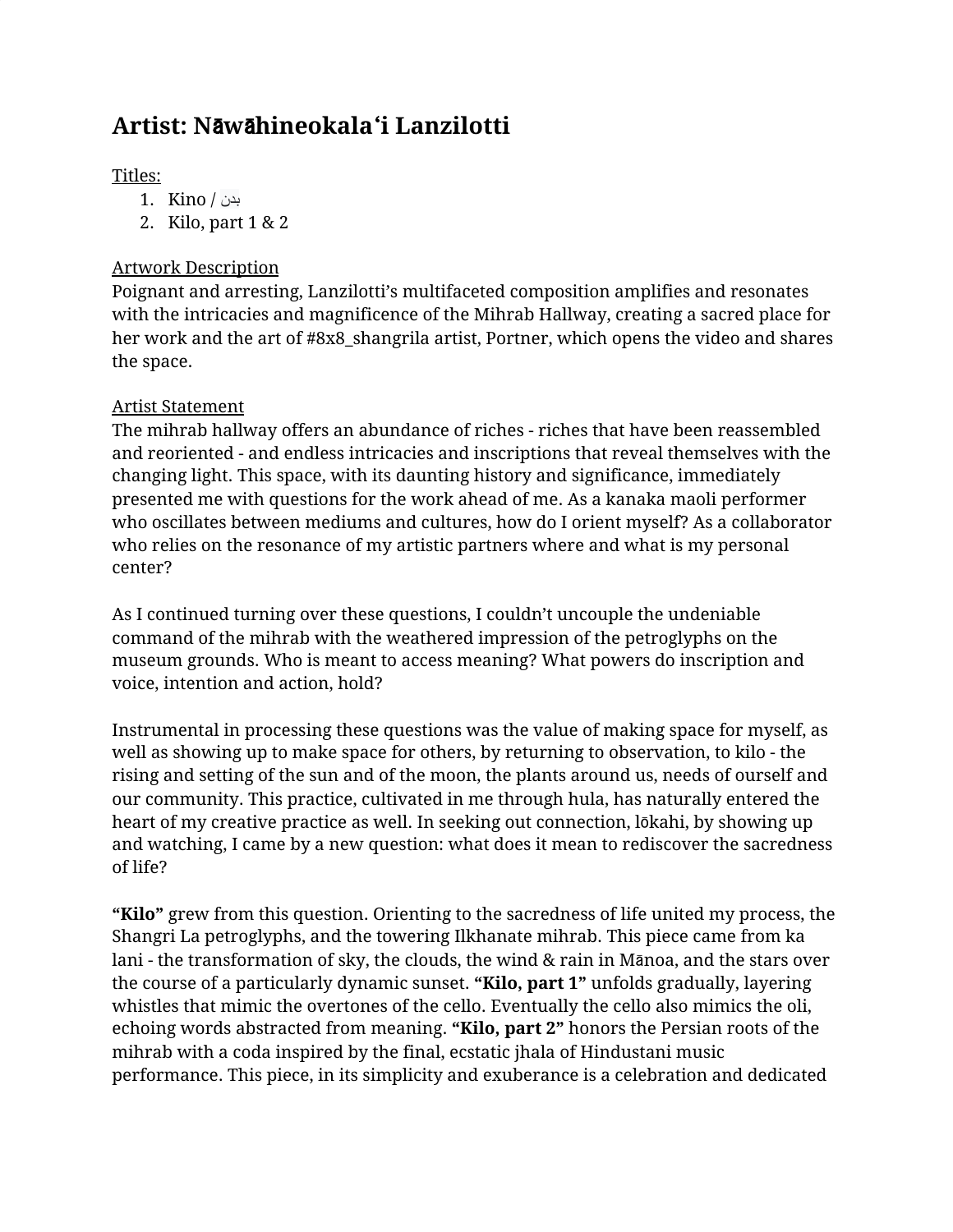to everyone who continues to mālama this place and our community, particularly my ʻohana, hālau, Foundations of Aloha cohort, and the Shangri-La grounds-people.

**"Kino /** بدن **"**originated from an excerpt of a letter from Persian poet Farough Farrokhzad - a female poet who was criticized for being too personal and intimate in her poetry. A true artist, she strove to live her art, being honest and authentic and vulnerable. This piece was inspired not only by her words but her life and sentiment, to be in and of the body. In this piece, her words are mainly reduced to visceral vocalizations that break away from self-consciousness and sanity. It is dedicated to the inspiring installation in the space by 8x8 artist Maya Portner, "Dance of the Tree of Life (After Matisse)."

Lastly, I feature designer Manaola whose "Kamehameha Paiʻea" print I wear in this performance. This print is born from moʻolelo of our pae ʻāina and passed down through the designer's ʻohana. The design, both pattern and storyteller, offers us the local reflection of the mihrab's inscriptions.

#### [nawalanzilotti.com](https://www.nawalanzilotti.com/)

#### **Oli (chant) with translation [Kilo, part 1]:**

Nānā e Nānā i ka makani Nānā aia i ka lani Nānā i nā hoa aloha kiʻekiʻe, mai ke kuahiwi mai

Hōʻā ke alaula o ka lani Hoehoene ka makani Hoʻomaikaʻi mai i ka wai ola o Koʻolau e

Mālie nā lau i ka makani Mālie au noho ilalo o ka lani Mālie i ka maluhia mai e

E hōmai E hōmai E hōmai e

*Look there Feel the wind There in the sky Look around at the clouds high above, floating across the mountains.*

*See the blazing red of sunset Relax in the gentle hug of the wind Feel the blessing of the rians of the Ko*ʻ*olau*